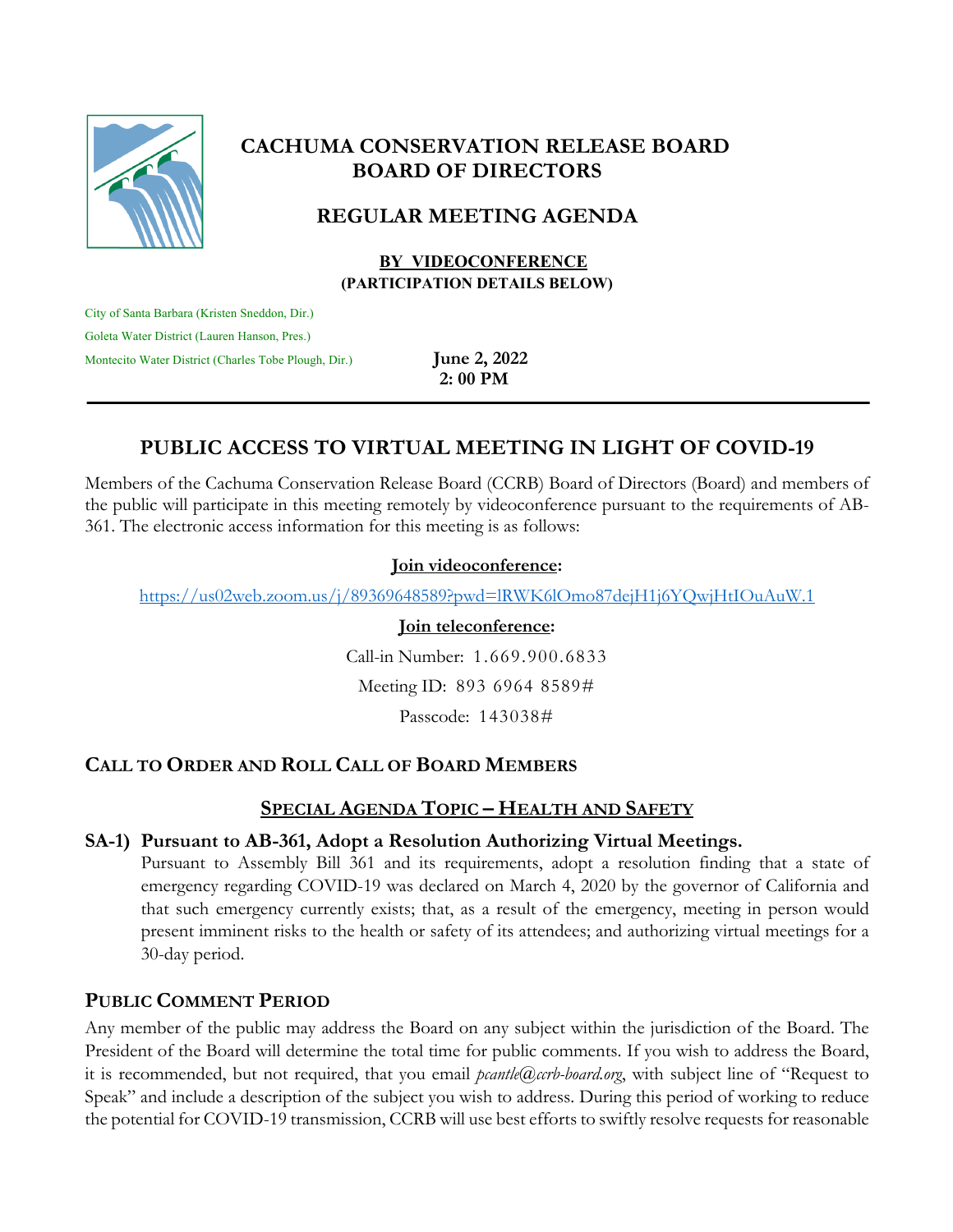modifications or accommodations for individuals with disabilities, consistent with the Americans with Disabilities Act, and will resolve any doubt whatsoever in favor of accessibility.

## **CONSENT AGENDA**

Matters listed here comprise a consent agenda that may be acted upon by a single roll call vote of the Board.

### **CA-1) Meeting Minutes**

Approval of minutes of the Board of Directors' April 7, 2022 meeting.

**CA-2) Unaudited Interim Financial Reports - Periods Ending March 31 and April 30, 2022** Receive and file unaudited interim financial reports for the periods ending March 31 and April 30, 2022.

## **REGULAR AGENDA**

#### **RA-1) State Water Board Order and Federal Consultation Status Update**

Receive a status update regarding State Water Resources Control Board Water Rights Order 2019- 0148 and the Consultation process underway with the U.S. Bureau of Reclamation and National Marine Fisheries Service.

**RA-2) Petition to List Southern California Steelhead Under the California Endangered Species Act Status Update**

Receive a status update regarding the CalTrout petition to list Southern California Steelhead as endangered under the California Endangered Species Act.

**RA-3) Designate CCRB's Representative Regarding the Salaries, Salary Schedules, or Compensation Paid in the Form of Fringe Benefits of Its Unrepresented Employees**

Designate the president of CCRB's board of directors as its representative for labor negotiations with CCRB's executive director pursuant to Government Code section 54957.6(a).

## **CLOSED SESSION AGENDA**

**CS-1) Conference with Legal Counsel – Anticipated Litigation**  Initiation of litigation pursuant to Government Code section 54956.9(d)(4) (two potential cases)

# **CS-2) Annual Performance Review**

Conduct annual performance review, pursuant to Government Code section 54957(b)(1)(Executive Director)

- **CS-3) Public Employee Appointment** [Government Code section 54957(b)(1) (Executive Director)]
- **CS-4) Conference With Labor Negotiators** [Government Code section 54957.6(a)] Agency-designated representative: board president Unrepresented employee: executive director

#### **Reconvene in open session and report on any actions taken in closed session pursuant to Government Code Section 54957.1**